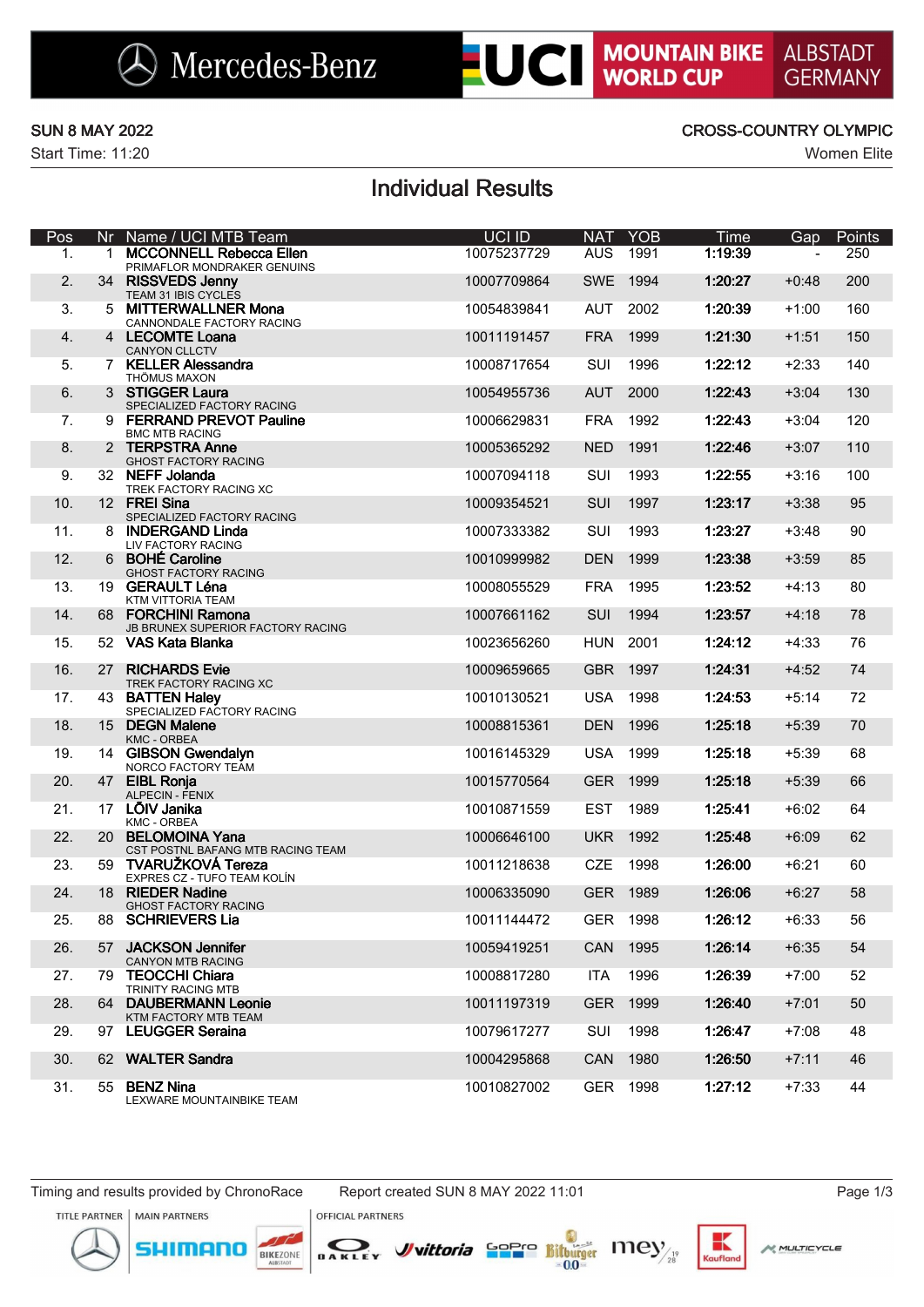# **LUCI MOUNTAIN BIKE**

Start Time: 11:20 Women Elite

### SUN 8 MAY 2022 CROSS-COUNTRY OLYMPIC

## Individual Results

| Pos               | Nr | Name / UCI MTB Team                                          | UCI ID      | <b>NAT</b> | <b>YOB</b> | Time     | Gap      | Points |
|-------------------|----|--------------------------------------------------------------|-------------|------------|------------|----------|----------|--------|
| $\overline{32}$ . | 71 | <b>MARCHET Giorgia</b><br>TRINX FACTORY TEAM                 | 10011144270 | <b>ITA</b> | 1998       | 1:27:17  | $+7:38$  | 42     |
| 33.               | 61 | <b>LILL Candice</b>                                          | 10006797256 | <b>RSA</b> | 1992       | 1:27:23  | $+7:44$  | 40     |
| 34.               |    | 13 LECHNER Eva<br>TRINX FACTORY TEAM                         | 10003279085 | <b>ITA</b> | 1985       | 1:27:27  | $+7:48$  | 38     |
| 35.               | 21 | <b>KOOPMANS Lotte</b><br>CST POSTNL BAFANG MTB RACING TEAM   | 10015770261 | <b>NED</b> | 1993       | 1:27:34  | $+7:55$  | 36     |
| 36.               |    | 51 CÁBELICKÁ Jitka<br>GAPP SYSTEM - KOLOFIX MTB RACING TEAM  | 10006049043 | <b>CZE</b> | 1990       | 1:27:45  | $+8:06$  | 34     |
| 37.               |    | 11 TAUBER Anne<br>CST POSTNL BAFANG MTB RACING TEAM          | 10009555894 | <b>NED</b> | 1995       | 1:28:02  | $+8:23$  | 32     |
| 38.               |    | 86 OTTO Hannah                                               | 10009349265 | <b>USA</b> | 1995       | 1:28:15  | $+8:36$  | 30     |
| 39.               | 69 | <b>CLAUZEL Hélène</b><br>AS BIKE RACING                      | 10009876806 | <b>FRA</b> | 1998       | 1:28:16  | $+8:37$  | 29     |
| 40.               |    | 74 GORYCKA Paula<br>STRÜBY-BIXS TEAM                         | 10005864339 | POL        | 1990       | 1:28:33  | $+8:54$  | 28     |
| 41.               |    | 22 SEIWALD Greta<br>SANTA CRUZ FSA MTB PRO TEAM              | 10009549430 | <b>ITA</b> | 1997       | 1:28:45  | $+9:06$  | 27     |
| 42.               |    | 23 KOLLER Nicole<br>GHOST FACTORY RACING                     | 10009354420 | SUI        | 1997       | 1:28:45  | $+9:06$  | 26     |
| 43.               |    | 83 BATTY Emily<br>CANYON MTB RACING                          | 10003455406 | <b>CAN</b> | 1988       | 1:28:46  | $+9:07$  | 25     |
| 44.               | 73 | <b>BLUNK Savilia</b>                                         | 10015719539 | <b>USA</b> | 1999       | 1:28:57  | $+9:18$  | 24     |
| 45.               |    | 67 LAST Annie                                                | 10005621435 | <b>GBR</b> | 1990       | 1:29:08  | $+9:29$  | 23     |
| 46.               | 10 | <b>COURTNEY Kate</b><br><b>SCOTT-SRAM MTB RACING TEAM</b>    | 10008148889 | <b>USA</b> | 1995       | 1:29:31  | $+9:52$  | 22     |
| 47.               |    | 66 DETILLEUX Emeline<br>ROCKRIDER RACING TEAM                | 10011015746 | <b>BEL</b> | 1999       | 1:29:46  | $+10:07$ | 21     |
| 48.               |    | 53 CZECZINKAROVÁ Jana                                        | 10009338151 | <b>CZE</b> | 1997       | 1:29:59  | $+10:20$ | 20     |
| 49.               | 54 | <b>GUSTAFZZON Linn</b><br>TEAM 31 IBIS CYCLES                | 10008674814 | <b>SWE</b> | 1994       | 1:30:08  | $+10:29$ | 19     |
| 50.               | 70 | <b>HÄBERLIN Steffi</b>                                       | 10106744339 | SUI        | 1997       | 1:30:09  | $+10:30$ | 18     |
| 51.               | 44 | <b>GARCIA MARTINEZ Rocio Del Alba</b><br>BH TEMPLO CAFÉS UCC | 10009825575 | <b>ESP</b> | 1997       | 1:30:12  | $+10:33$ | 17     |
| 52.               | 99 | <b>CZABOK Klaudia</b>                                        | 10010907329 | <b>POL</b> | 1998       | 1:30:13  | $+10:34$ | 16     |
| 53.               | 82 | <b>URBAN Kelsey</b><br>TEAM 31 IBIS CYCLES                   | 10010130420 | <b>USA</b> | 1998       | 1:30:21  | $+10:42$ | 15     |
| 54.               | 58 | POPOVA Iryna                                                 | 10006877785 | <b>UKR</b> | 1991       | 1:30:31  | $+10:52$ | 14     |
| 55.               | 91 | PODGORSKA Aleksandra<br>KROSS ORLEN CYCLING TEAM             | 10007885878 | POL        | 1994       | 1:30:46  | $+11:07$ | 13     |
| 56.               |    | 90 DRUML Corina<br>KTM FACTORY MTB TEAM                      | 10011150233 | AUT 1999   |            | 1:30:54  | $+11:15$ | 12     |
| 57.               |    | 93 SCHWENK Theresia                                          | 10010091115 |            | GER 1995   | 1:31:29  | $+11:50$ | 11     |
| 58.               |    | 89 WOJTYLA Gabriela                                          | 10009547612 |            | POL 1997   | 1:31:45  | $+12:06$ | 10     |
| 59.               |    | 75 SMITH Haley                                               | 10007852132 | CAN        | 1993       | 1:31:50  | $+12:11$ | 9      |
| 60.               |    | 76 URRUTY Lucie<br><b>VELOROC LAPIERRE</b>                   | 10008722506 |            | FRA 1996   | 1:32:27  | $+12:48$ | 8      |
| 61.               |    | 95 VALENTIN Constance<br><b>VCA ANJOS KTM</b>                | 10011141341 | <b>FRA</b> | 1998       | 1:33:24  | $+13:45$ |        |
| 62.               |    | 92 ESTERMANN Rebekka<br><b>CUBE PRO FERMETURES SEFIC</b>     | 10023561583 | SUI        | 1999       | $-1$ LAP |          |        |

Timing and results provided by ChronoRace Report created SUN 8 MAY 2022 11:01 Page 2/3

mor





**OFFICIAL PARTNERS** 

DAKLEY

BIKEZONE

*J*uittoria Sappe Bitburger 111ey



к